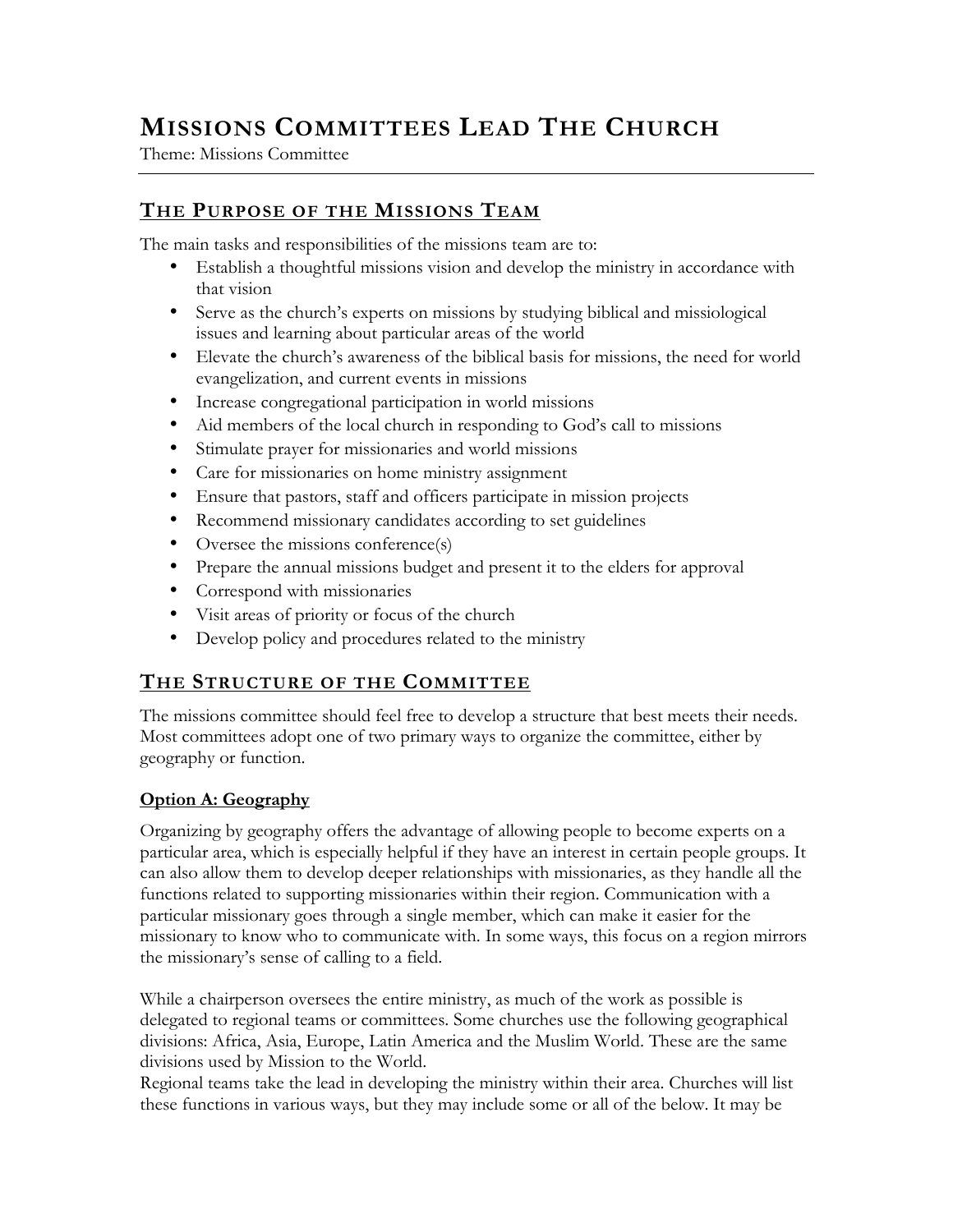helpful to appoint a person to take primary responsibility for each of the following:

### 1. Missionary Care

This responsibility includes encouraging prayer on behalf of missionaries within their region, communicating regularly with missionaries, providing them supplies and resources, and addressing needs upon their return.

### 2. Member Education

This responsibility includes arranging opportunities for members to learn more about the missionaries, the spiritual and physical needs of people living within a region, and how the missionaries are seeking to address those needs.

### 3. Research

Regional team members are encouraged to learn more about cultures within their area, in order to gain a better appreciation of the diversity of God's world and how the gospel can be expressed among different peoples.

### 4. Projects

Organizes and promotes short-term projects to sites within their region, especially to any partner sites.

### 5. Partnership

If the missions team has adopted specific sites for emphasis, the regional team would coordinate opportunities for members to more deeply engage in ministry.

### Option B: Function

Organizing by function allows people to work according to roles that suit them best, such as planning events or demonstrating hospitality. It also allows them to have a broad level of contact with all the missionaries. Subcommittees may be organized around many of the following roles:

- **Chairperson** (consider whether this will be an elder)
- Vice-chairperson (consider whether this person will succeed chairperson)

### • Secretary

Keeps minutes of meetings and handles correspondence.

• Treasurer

Maintains the budget, produces financial statements and processes disbursements.

• Prayer Coordinator

Receives prayer requests from missionaries, coordinates prayer within the church for its missions ministry, missionaries, missions conference, Day of Prayer for Persecuted Church, etc. May organize teams and/or regular prayer meetings.

• Missions Conference Chairperson

Oversees all aspects of missions conference, primarily by coordinating subcommittee chairpersons.

• Hospitality Chairperson

(for missionaries who are visiting and/or on home assignment) Stays in regular contact with missionaries to know when they are visiting the U.S., coordinates any lodging, transportation, or other needs.

# • Short-term and Missions Project Chairperson

Drives, plans, promotes short-term trips for the congregation.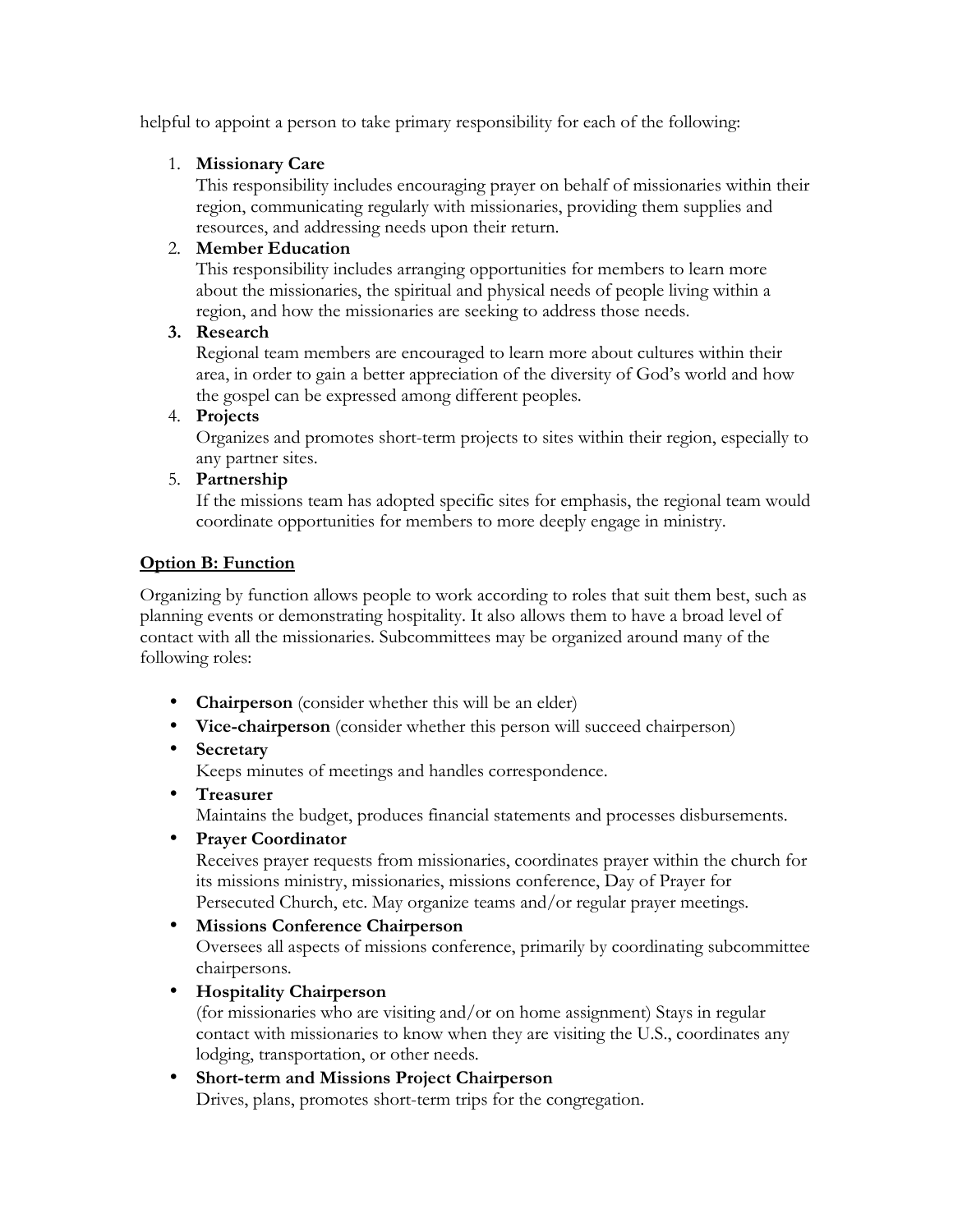### • Assimilation Coordinator

(into every ministry of the church) Focuses on moving missions and the Great Commission from a program status to the driving force for all the church's ministries.

### • Candidate Coordinator

Funnels opportunities for supporting new candidates to the missions team and session; is aware of the team's and session's goals for new candidate support.

### • Representative from the session

Serves as a channel of communication between the session and the missions team, to ensure unity in purpose, plans, and goals.

### MISSIONS COMMITTEE MEMBERSHIP

### Qualifications

The primary qualifications for serving on the missions committee include a heart for world evangelization and faithfulness to follow-through with responsibilities. Knowledge and experience should not be a prerequisite to serve on a subcommittee, but they are vitally important for those in leadership. The missions team will have a wide variety of responsibilities and will therefore require a diverse set of skills, gifts and experience. The criteria listed below describe some of the most necessary prerequisites. Few people will exhibit all of these qualities, so temper idealism with realism.

The individual should

- Practice a faithful, personal relationship with Christ
- Be interested in world missions
- Consider missions as one of the primary roles of the church
- Have a desire to learn more about missions
- Be willing to undergo initial training
- Possess gifts supportive of the missions team's efforts
- Be committed to prayer
- Be willing to serve on a subcommittee
- Be willing to be a project leader
- Understand and support the policies of the church's missions team

### Length of service

Determining how long people serve in leadership roles will set proper expectations and avoid a great deal of confusion. Common possibilities include:

- One-year term
- Two-year term
- Three-year terms, with one-third rotating off each year
- Chairperson (or missions pastor or administrator) has longer term or is permanent
- Pastor or church board representative serves indefinitely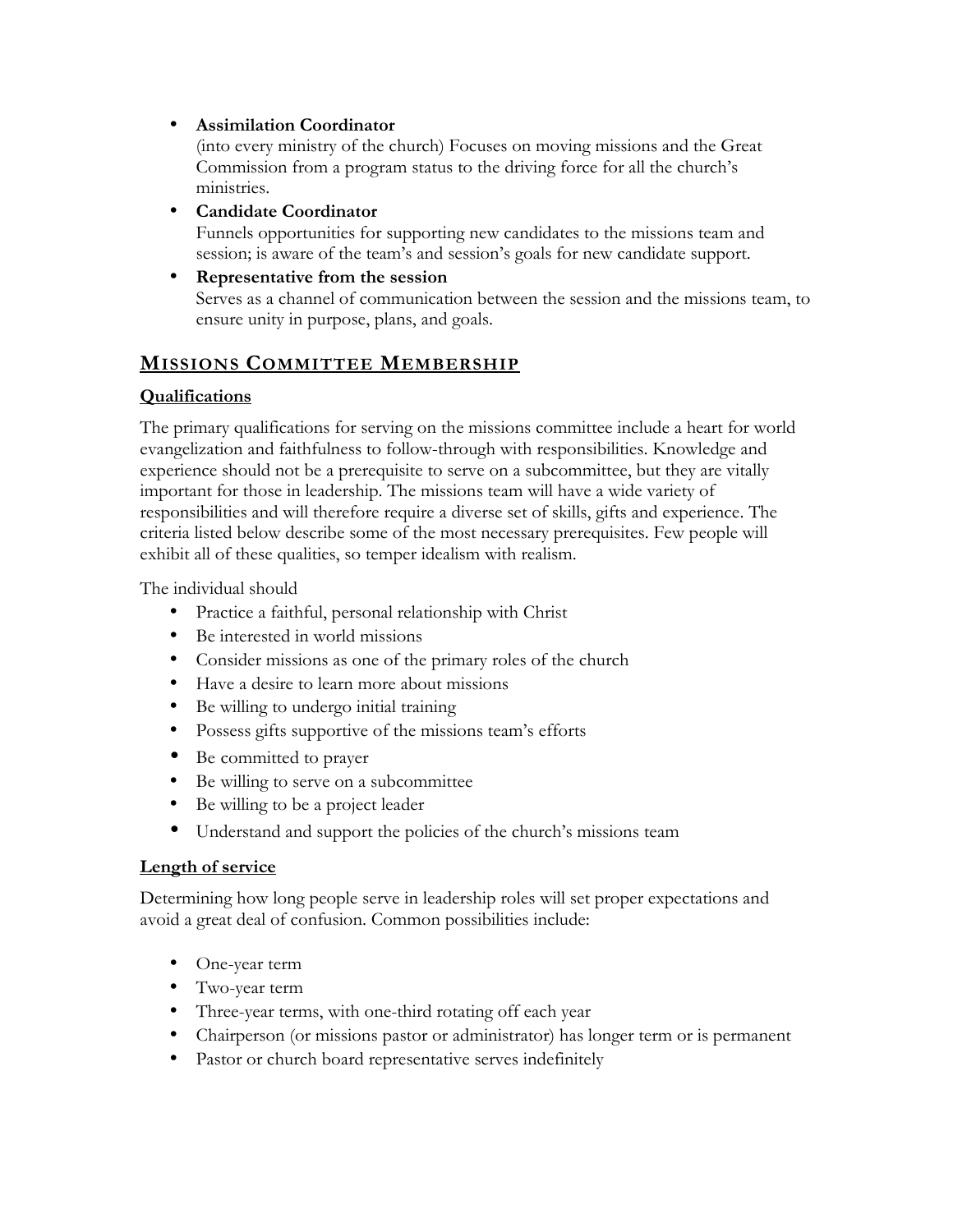### POLICIES AND PROCEDURES

While no ministry should be overly bureaucratic, thoughtful policies and procedures will help organize the complexities of the missions ministry. It is important to distinguish between the two, as confusing procedure with policy decreases productivity and creativity. Policies provide guidance in decision-making and promote consistency in applications; policies should not be very flexible and generally be as few as possible. Procedures allow you to build a set of best practices to most effectively develop your ministry. These should be considered fairly flexible and open to revision.

### Examples of Policies

- 1. The range of support for non-member missionaries serving in our focus sites will be 1.5 times that of our base range. The range of support for member missionaries serving in our focus sites will be 2 times that of our base range.
- 2. Missionaries will be expected to provide a yearly report of their ministry roles, accomplishments, challenges, needs and goals for the upcoming year.

#### Examples of Procedures

- 1. Missionaries will be contacted prior to their Home Ministry Assignments to determine how our church can best care for them while in the United States.
- 2. The financial sub-committee will contact missionaries during the conference to process their conference related reimbursements.

As you develop your policies and procedures, consider these questions:

- 1. What is your relationship to the session? For example, do they require approval of support decisions?
- 2. How often will the missions team and subcommittees meet?
- 3. Will you have annual planning sessions?
- 4. Will there be a larger advisory team or elder that meets to advise the missions team? How often will they meet with the team? What is their level of authority?
- 5. Will you have an executive team? If so, what will be their responsibilities?
- 6. How can you be sure to support missionaries most in line with your particular vision?
- 7. Will there be permanent subcommittees? Will they be organized by function or geography? What are their specific duties?